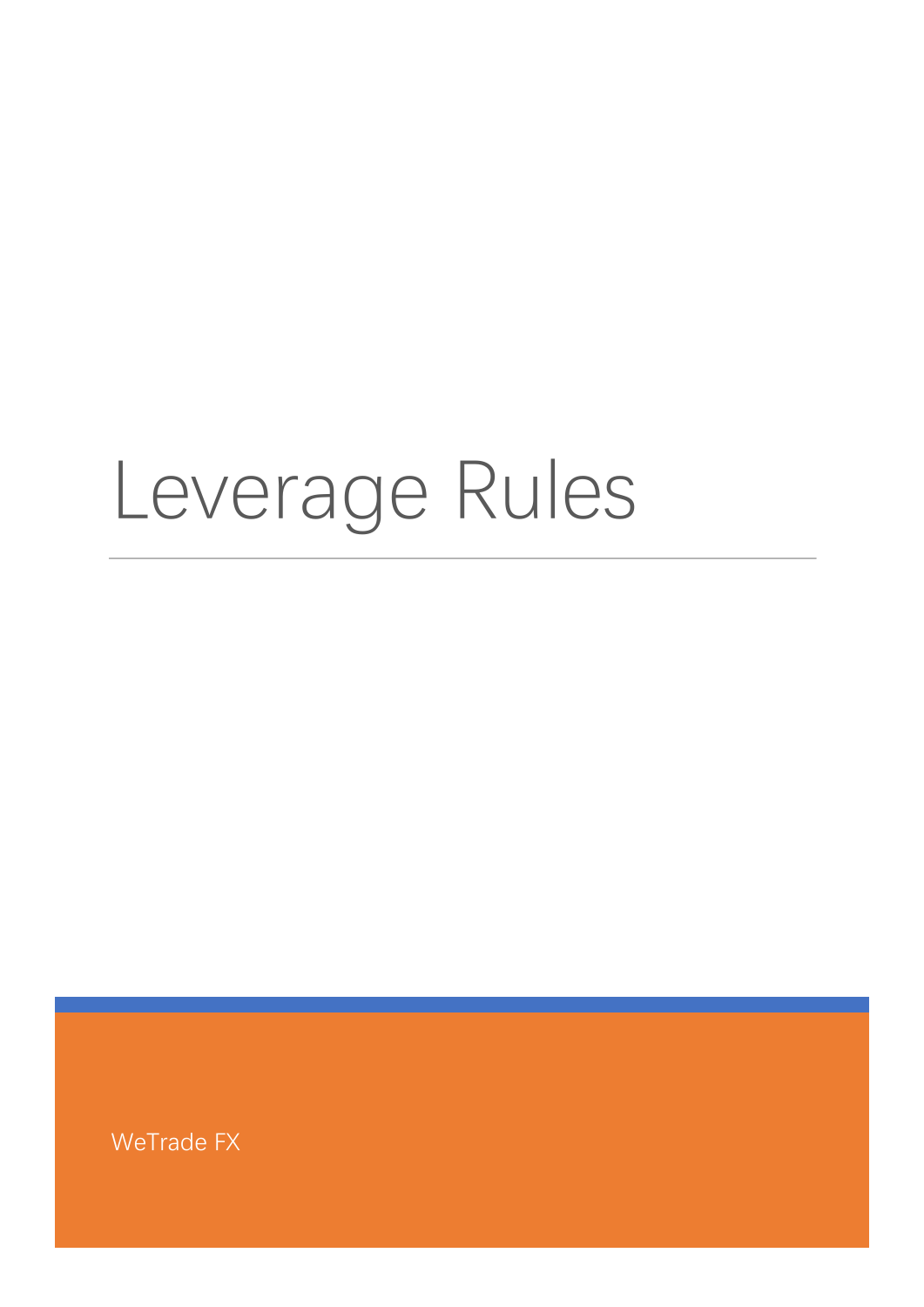## Leverage Rules

## Leverage

- 1. The leverage for each type of account is determined in the specification of account types available on the company's official site.
- 2. The Company undertakes to send a notice of the forthcoming change of leverage in connection with the changed margin requirements for 8 (eight) hours before the change to:
	- a. customer email, for which an account was opened with the Company;
	- b. intra-terminal mail of MT4 trading account.
	- c. Announcement made on website.
- 3. The Company may change the leverage in the Client's account at any time without special notice, based on the maximum total equity limits set in the Client's accounts according to the table below:

| <b>Maximum</b> |                  |                                                      |
|----------------|------------------|------------------------------------------------------|
| leverage       | Maximum leverage | Limitations by maximum sum of equity on all Client's |
| (FOREX)        | (Metals)         | accounts                                             |
| 1:1000         | 1:500            | 1-4999 USD                                           |
| 1:500          | 1:250            | 5000 USD and above                                   |

3.1 Below leverage is applied to China resident clients.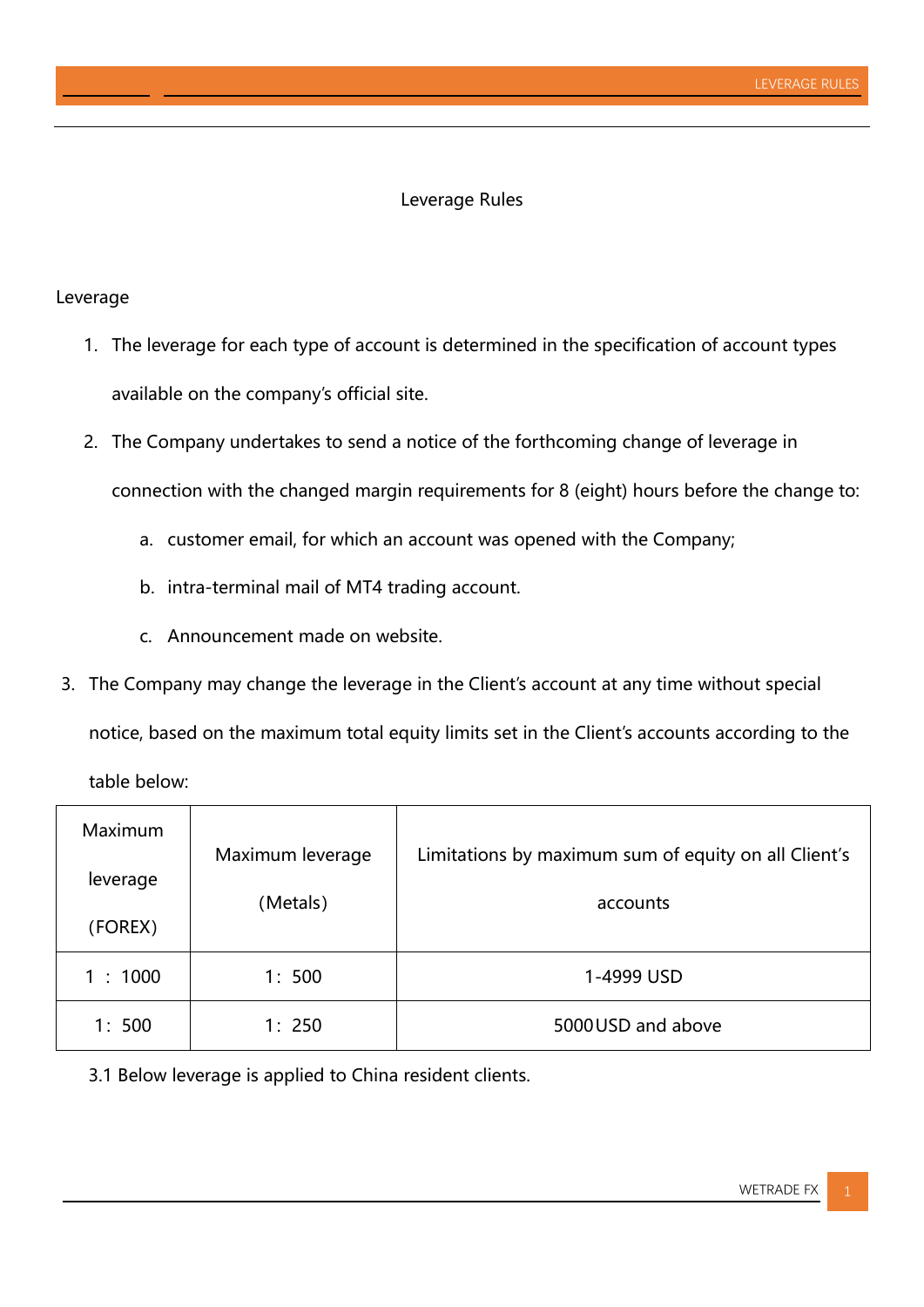| Maximum  | Maximum leverage | Limitations by maximum sum of equity on all Client's |
|----------|------------------|------------------------------------------------------|
| leverage | (Metals)         | accounts                                             |
| (FOREX)  |                  |                                                      |
| 1:400    | 1:200            | All amount                                           |

- 4. The change of leverage is applied to opened positions as well as to reopened positions.
- 5. The company will not change the leverage on the client's trading accounts, if this immediately leads to a situation of margin calls (a situation where the margin level drops below 200%).
- 6. Leverage for other instruments

| Indices | Cryptocurrencies | <b>Metals</b>         |
|---------|------------------|-----------------------|
| 1:50    | 1:30             | 50% of Forex Leverage |

- 7. In order to minimize Client's risks at the time of market opening on Monday, in case a Client kept open orders during the weekend, the Company reserves the right to lower the leverage and change margin requirements several-fold.
- 8. In order to minimize Client's risks at the time of market opening on high news impact, the Company reserves the right to lower the leverage and change margin requirements severalfold.
- 9. Company reserves the right to change the client's leverage (higher or lower) without prior notice according to the conditions described on Point 3.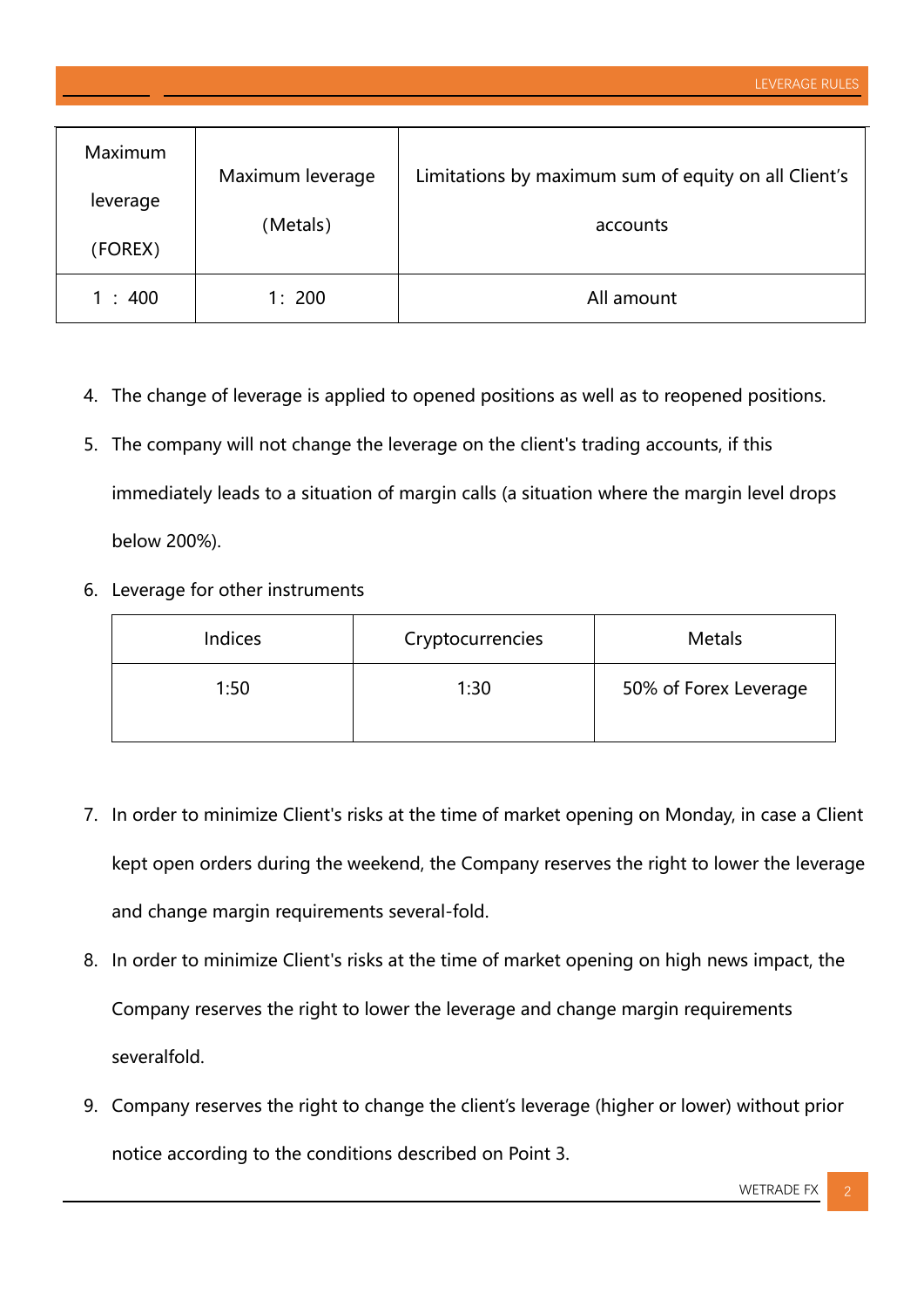10. Client able to reset or update his/her leverage through client portal.

- 11. Any changes in Leverage pursuant to the rules established by Company, as well as a change in Leverage made by the client through his or her client portal will result in recalculation of the Margin requirements for all of the client's positions.
- 12. Company has the rights:
	- a. To set the leverage on the Client's trading account at no more than 1:500 5 (five) hours before market closing before weekends and holidays and also before market news. If the trading account's current leverage exceed 1:200. This change will affect open transactions as well as the transactions to be opened within WeTrade Client Agreement the aforementioned time period of 5 (five) hours.
	- b. To limit the size of the offered leverage and to increase the size of Margin requirements before macroeconomic events and news capable of significantly affecting the prices of financial instruments.
	- c. To limit, adjust or reduce the size of the offered leverage on Client's account in case if Client's trading style and strategy exposes a high risk of negative equity and loosing capital.
- 13. The Company has the right to limit leverage if the total volume of the Сlient's open positions exceeds the following limits set in the account base currency (or in another currency equivalent) according to the table below:

| Sum of volume | Leverage Limitations |
|---------------|----------------------|
|               |                      |